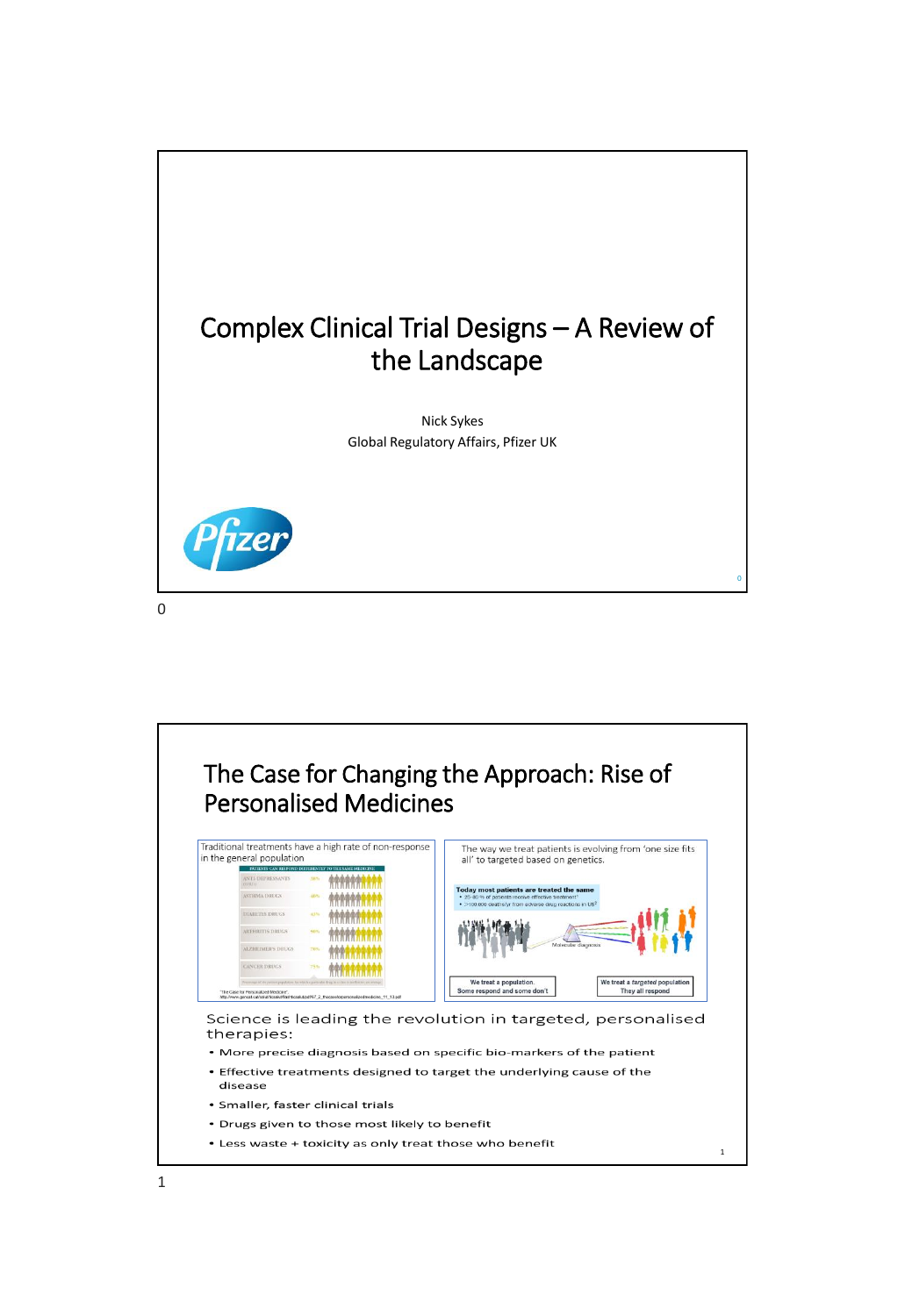

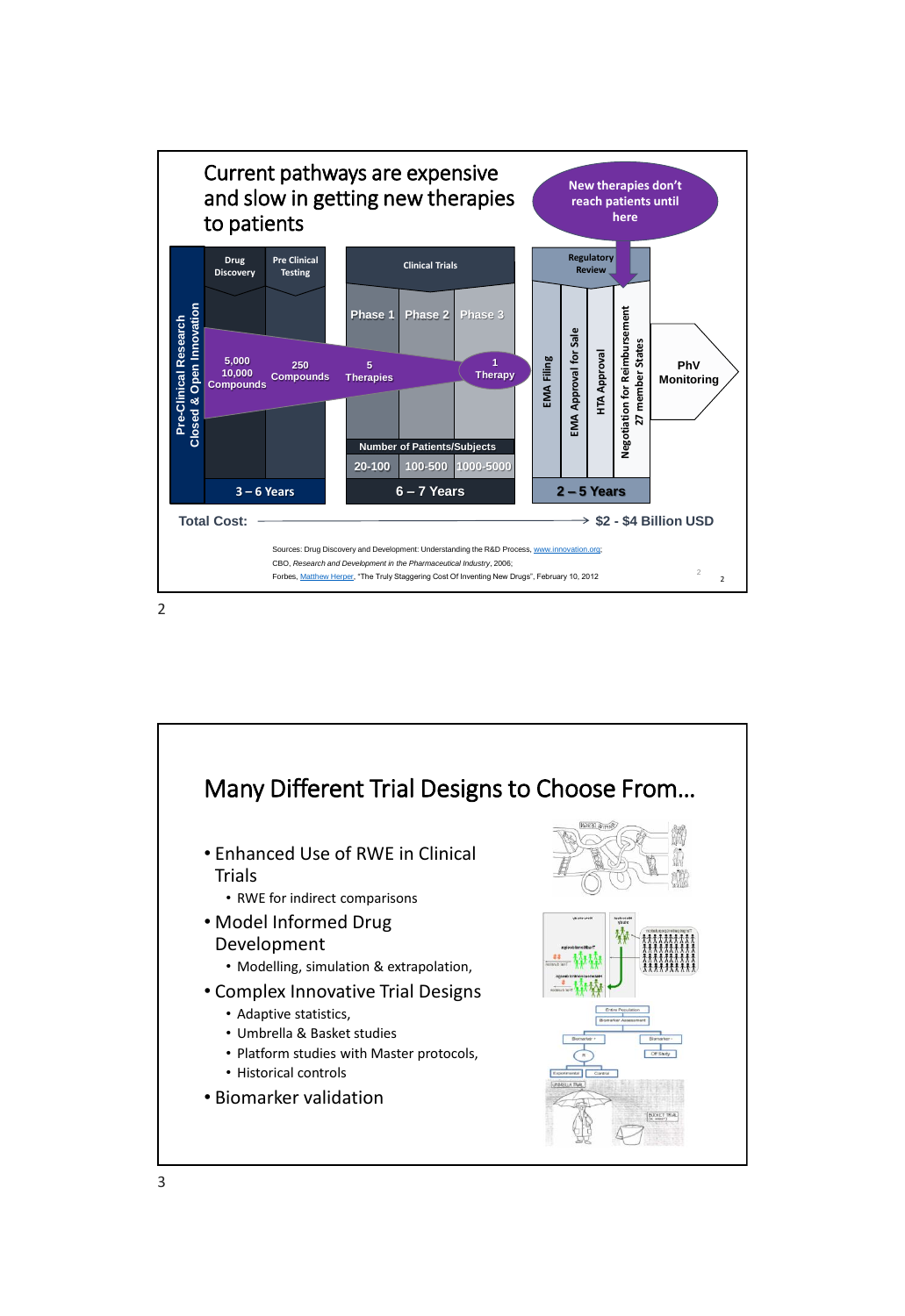

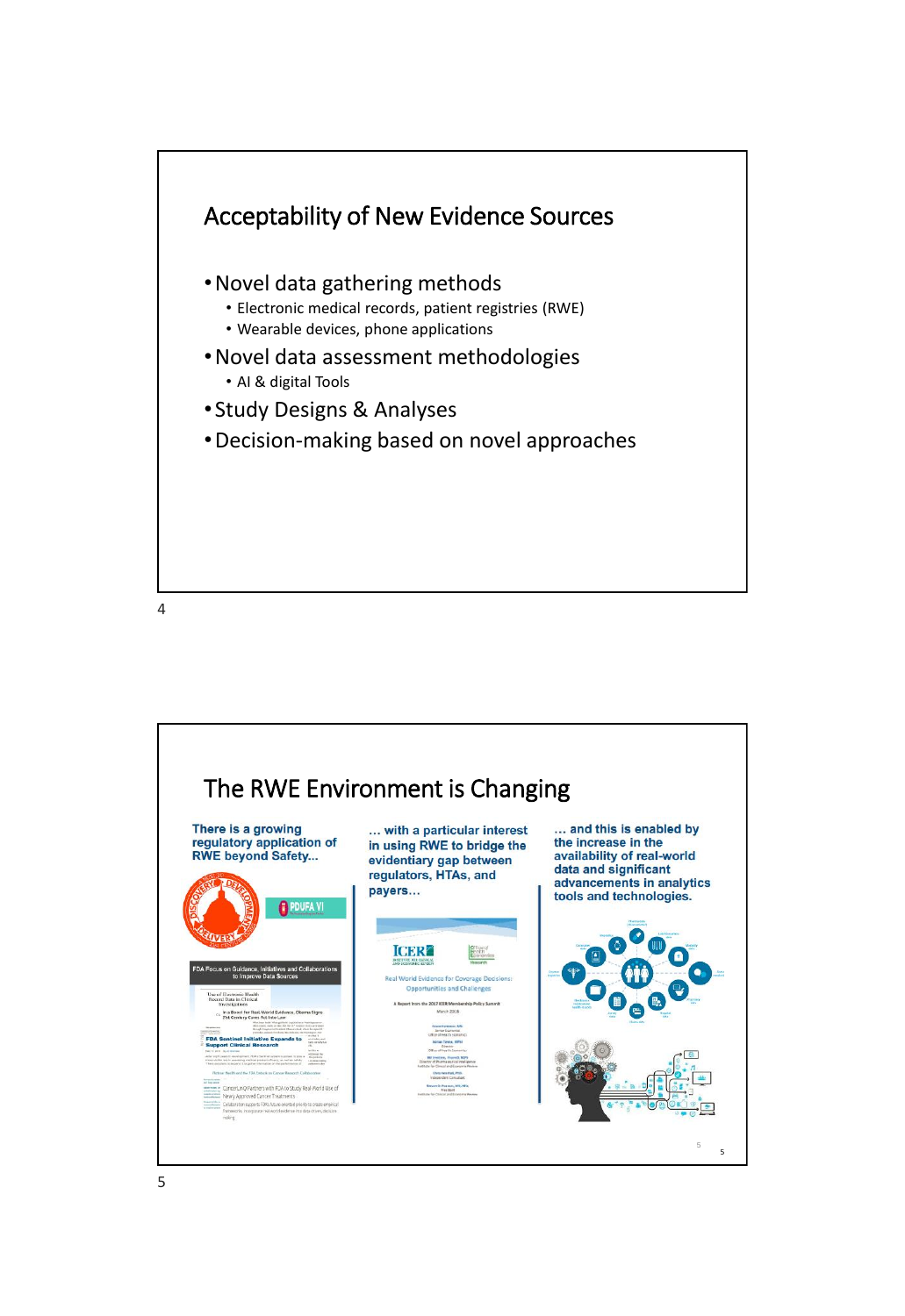



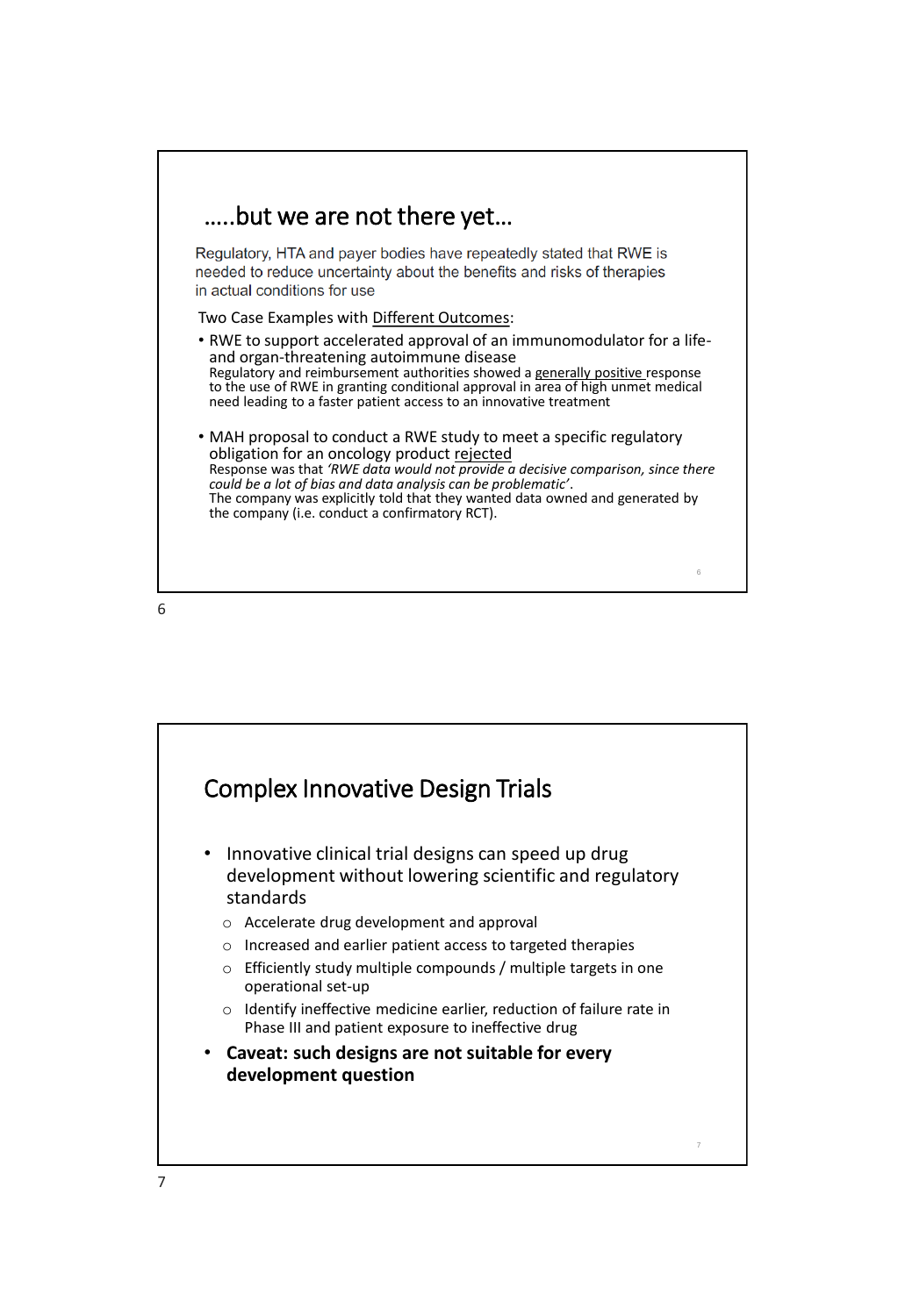



9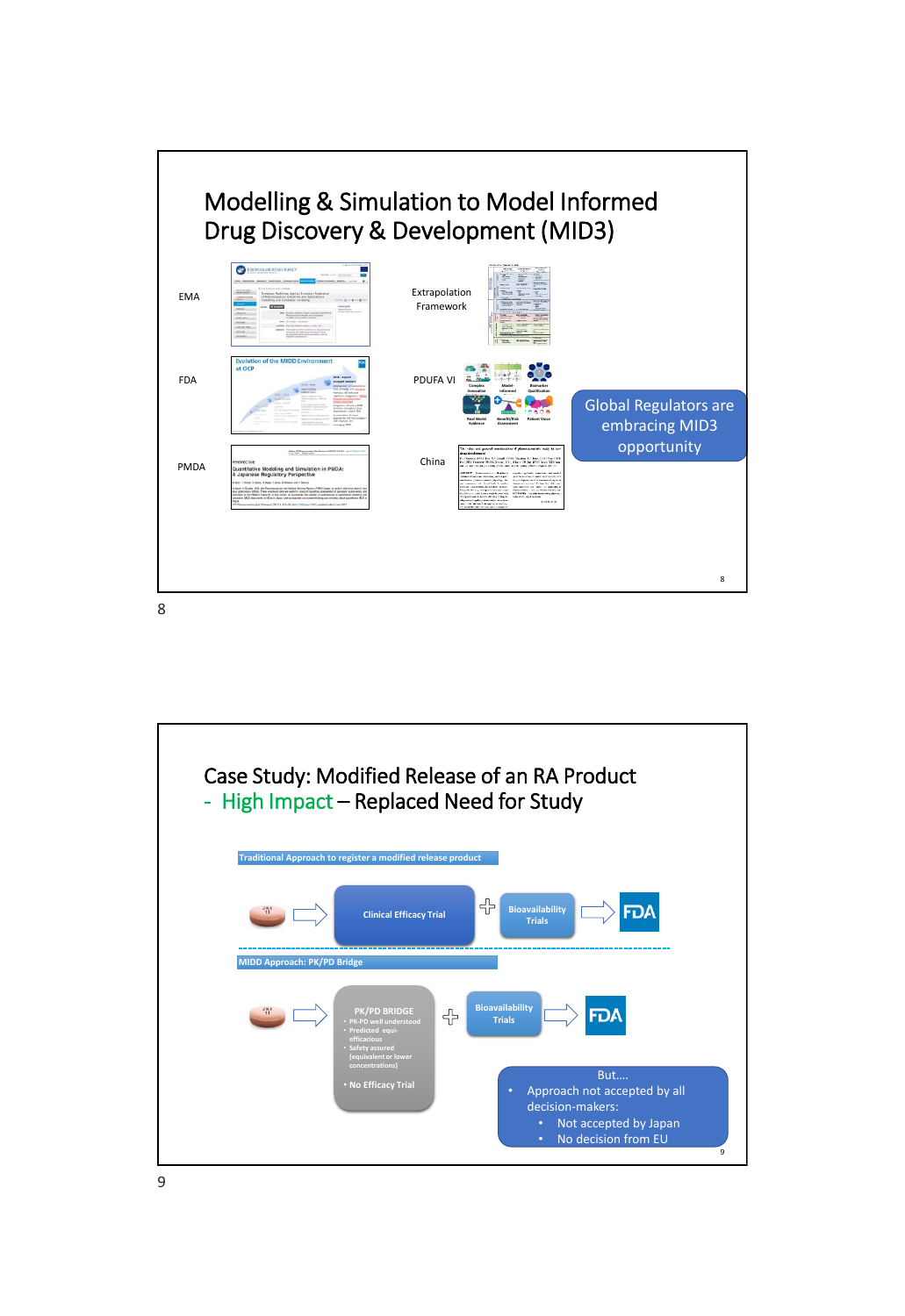

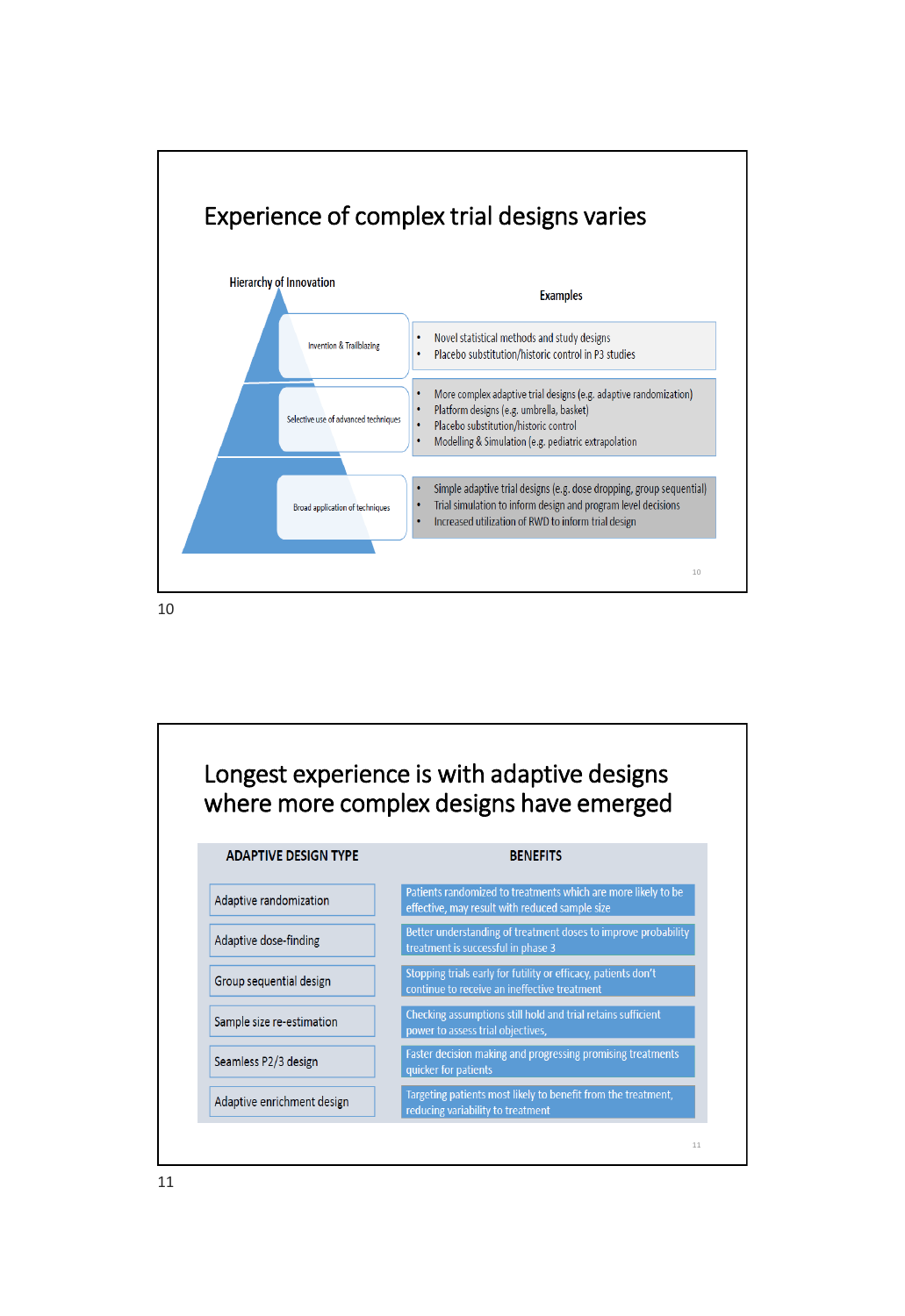